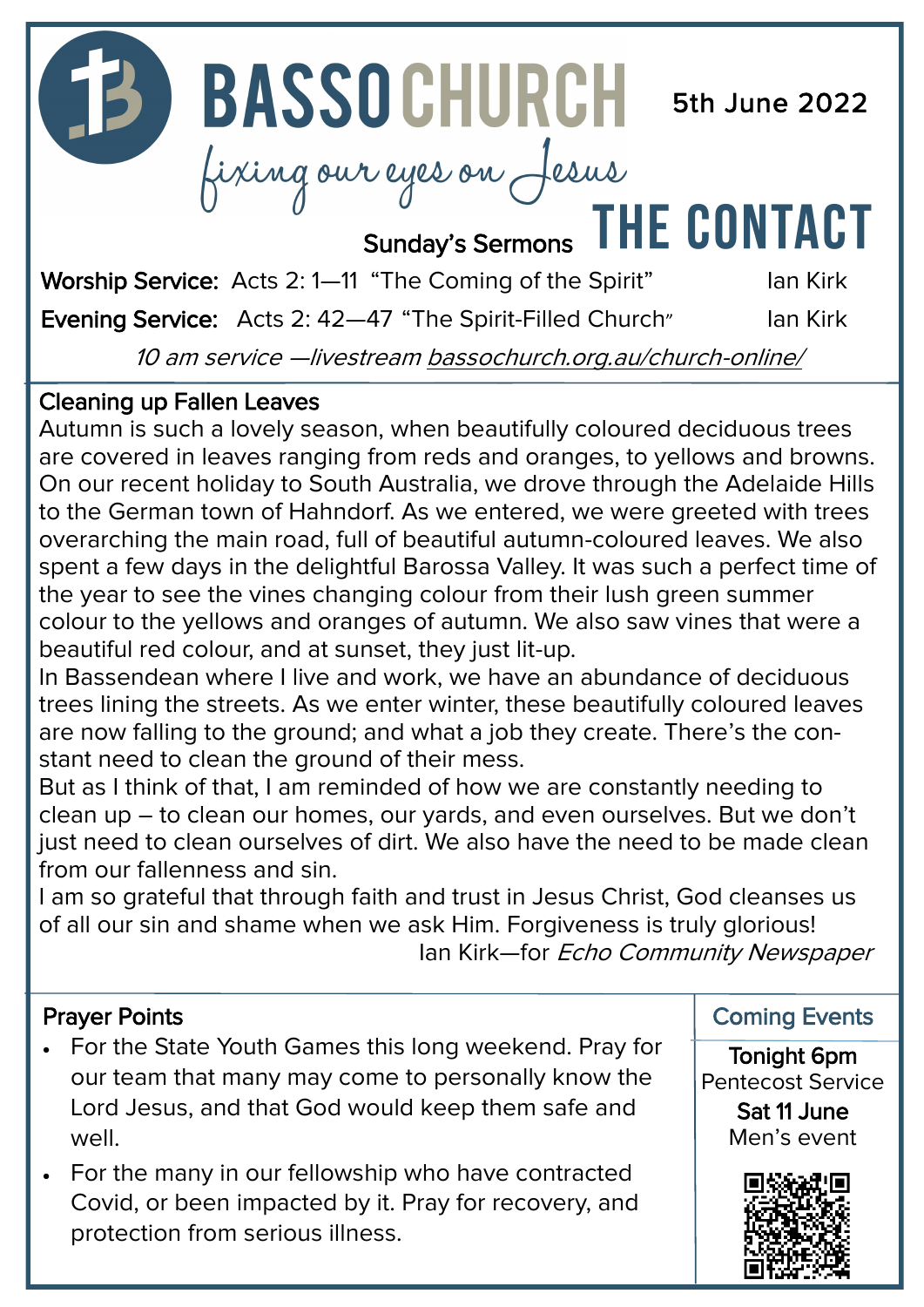#### Prayer Points Continued...

- For our Craft group on Tuesday morning and our Mother's Group on Wednesday morning.
- For the Creative Writer's Group, led by Don G, that meet every second and fourth Thursday in the afternoon.
- For our two kids clubs that run on Tuesdays at the local Anzac Terrace and Eden Hill primary schools.
- For Stuart and Flora MacD, after Stuart's mum passed away recently.
- Pray for Helen M, who is suffering with a bad back, and also grieving the passing of her dear friend, Dorothy (Stuart's mum). Helen is planning on being baptised at Basso in the near future.
- For Stephen S as he continues to recover from his horrific accident, and for the prosthetic legs that are presently being made for him. Praise God for his attendance at church last Sunday morning.
- For Margaret V, who has a serious, ongoing infection in her leg that is not healing.
- For those unwell and who struggle with ongoing sicknesses: Dennis McK, Trevor M, Marilyn McT, Daryl Dw, David McK, Peter Sh, Tony F, Deb U and John H.
- Pray for the young families in our fellowship—for our young parents to grow in wisdom as they lead their little ones in the knowledge of Christ.

#### **Condolences**

Our sincere condolences to Stuart and Flora MacD, on the recent passing of Stuart's mother, Dorothy. Pray for Stuart and Flora, that they may be comforted by our loving Lord Jesus Christ through this difficult time of grief, and for the funeral this coming Tuesday (10am at Pater Noster Catholic Church in Myaree). Stuart and Flora would like to say a big thankyou to the church too, for their care and support through this time of his mother's illness, and passing.

#### Pentecost Sunday

Today the church celebrates Pentecost Sunday—the coming of the Holy Spirit and the birth of the church! We hope you can join us for our evening service tonight at 6pm, as we share communion together, and reflect on this wonderful event, the gift of the Holy Spirit.

#### Men's event

#### Saturday 11 June | 5pm | \$10 | Basso Church

The Basso Men are having a BBQ and fire-pit night this coming Saturday 11 June—men will be invited to grill their steak to their liking. Food is provided, with the evening cost of \$10. Justin R will be selling tickets after the service this morning. Our guest speaker will be Ivan Hunter, from the Westminster Presbyterian church in Maida Vale.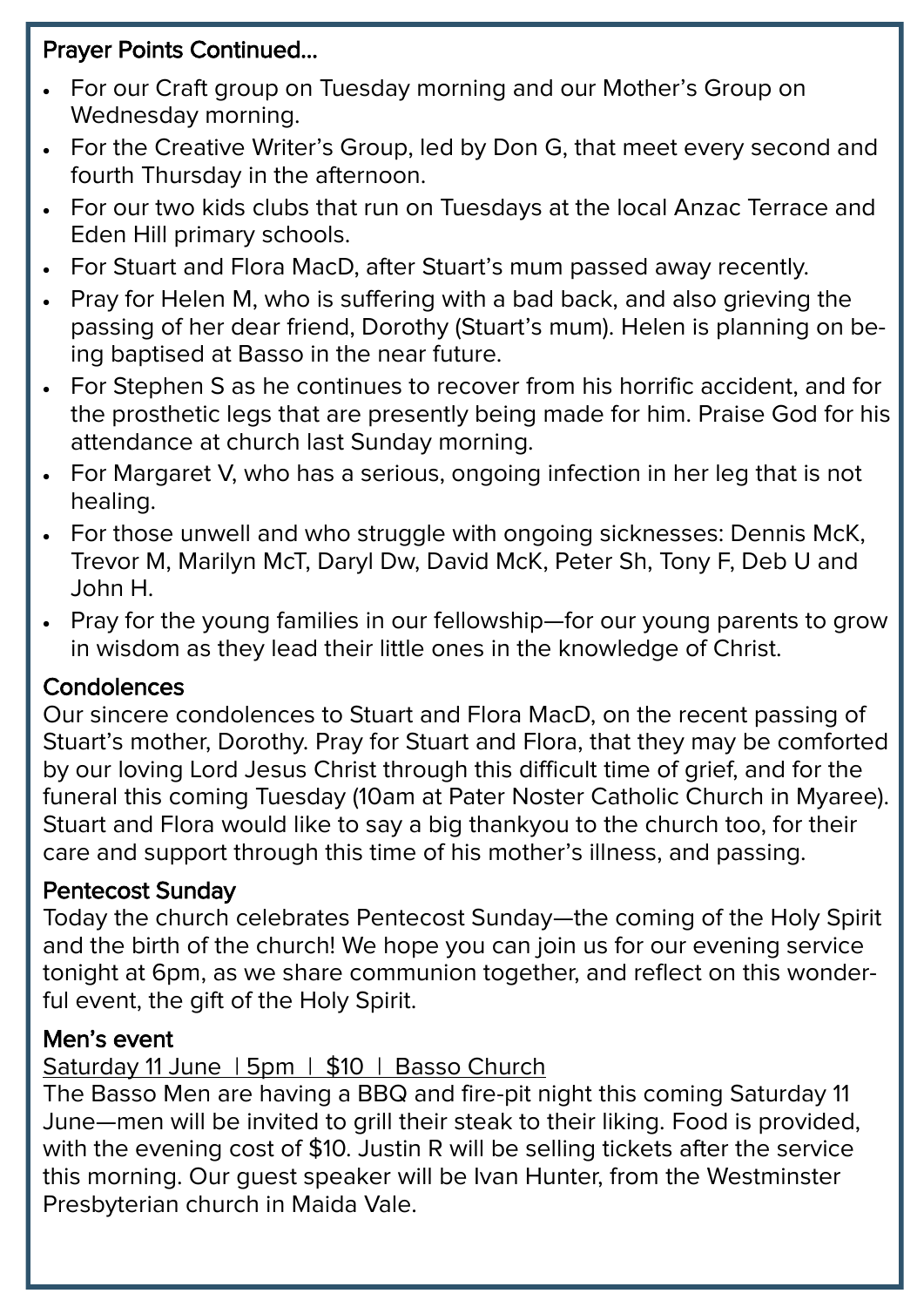#### Pregnancy Problem House (PPH) Dinner

PPH are holding their annual fundraising dinner on Saturday 25 June, at the Perth Convention & Exhibition Centre. To book a seat (or a table), contact PPH on admin@pregnancyproblemhouse.com or via [Trybooking \(online link here\)](https://www.trybooking.com/events/landing?eid=893876&).

Change in Address: Please note that Ron and Eileen have moved home—their new address is Unit 3, 19 Hamersley Street, Midland 6056. Their phone number remain unchanged.

#### Street Parking at Church

On Sunday mornings, we ask that people please do not park on the street directly in front of the manse, as this blocks street visibility for people as they are exiting from the church property. We are thankful that, in addition to street parking, we can also park on the rear tennis court, and also at the Nido Early School on Railway Parade.

#### Update on Building Work at Basso

Thank you all for your patience as work continues on our new chapel build. We have experienced delays with both building supplies, and building contractors, and at this stage, we are looking to have most of the work completed by August. We have not yet set a date for an official opening of the new chapel, but will keep you informed as we move closer to that time.

#### Mission Murmurings

Juan and Vicki, Sydney continue working with Mt Druitt Anglican Church, getting to know people through hospitality, Sunday services, music, Anglicare and the soon to reopen op shop. An elderly gentlemen invited them all for a delicious lunch in a tiny apartment. They felt his love and acceptance in a big way. The refugee work continues as Afghans arrive in their neighbourhood. Settlement Services International is a wonderful resource for new refugees, in helping set up accounts, looking for housing, and helping them to move. Many study TAFE English, and then start looking for work. Usually one person speaks English in each family, which helps the whole family in communicating as they establish their new lives in Australia. Juan and Vicki are planning to visit Perth from 25 June to 17 July with their family. We're looking forward to seeing them!

Happy Birthday to those who are celebrating birthdays this week, including Adrian F and Zach O (both 8th), Zoe B (9th), and Caleb E, Vivianne P and Alysia T (all on 11th). May God bless you all on your special day.

Happy Birthday